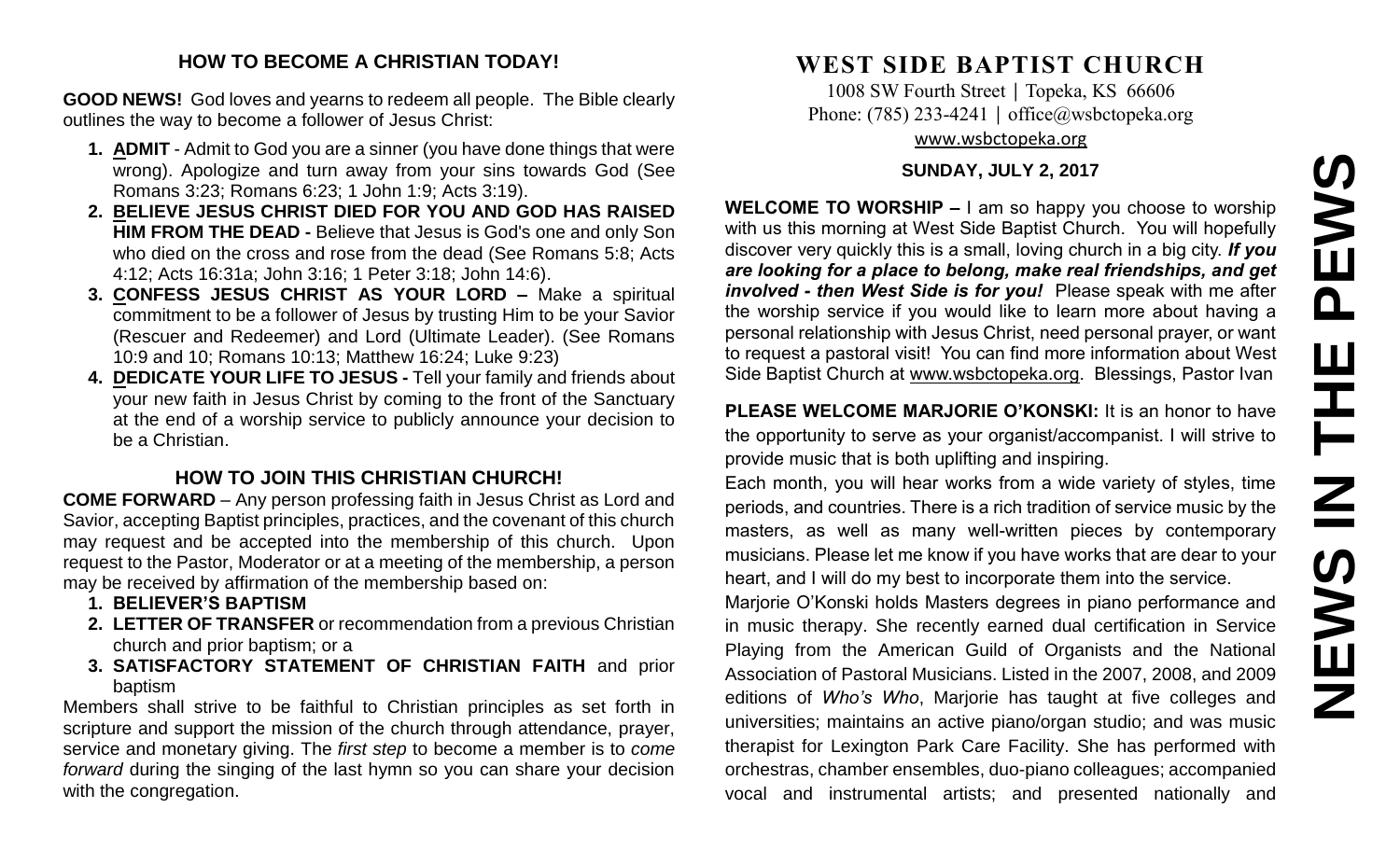internationally on the subject of music therapy.

Marjorie has held organ positions in Topeka with the First Church of Christ, Scientist, and with the First Baptist Church. She strives to provide an uplifting musical experience and looks forward to meeting members of the West Side Baptist faith community.

**CHOIR -** It's summertime when the choir takes a break. We need volunteers to provide special music for Sunday morning worship in **June, July, and August**. A signup sheet is on the bulletin board.



Please share your talent. If you know of someone from outside the church who needs an invitation, contact Janet Nyfeler.

#### **YOUTH (ABY) OPPORTUNITIES** – The

ABC of the Central Region (ABCCR) is offering new and exciting Christ-centered Youth Opportunities in 2017:

• **4TEN** will offer leadership skills training for youth entering 10-12th grades during the fall of 2017.

**Youth wanting to attend this event should speak with Alice Payne, Chair of Christian Education, or Mark Calloway, Sunday School teacher.**

**SUMMER BIBLE STUDIES –** We will not have Bible study on Sundays or Wednesdays in the months of June or July. We will start again on Wednesday, August 2 at 10:30 am. Enjoy your summer!



1MERICA **BAPTIST WOMEN'S** 

**WOMEN'S MINISTRY (ABW) -** Travel with American Baptist Women's Ministries and American Baptist Women in Ministry (ABWIM) to the **Republic of Georgia on October 31 to November 11, 2017**, for a unique intercultural/interfaith spiritual pilgrimage. The Spiritual MINISTRIE: Pilgrimage will include up to 14 Baptist and Muslim

women from the U.S. The purpose of the pilgrimage is to break barriers and build bridges between Christians and Muslims, multiple generations, Georgians and Americans, and lay and ordained women. In the Republic of

Georgia, women will experience homestays with Muslim families, advocacy for gender justice and religious rights, the stunning geography of Georgia's mountains and vineyards, and more!

**TO OUR WEST SIDE BAPTIST CHURCH FAMILY -** Ernie and I would like to thank everyone for the prayers, cards, phone calls, food and many other acts of kindness during this difficult time. We would like to thank everyone that came forward and volunteered to keep our church clean during Ernie's absence. We are very blessed to have such a wonderful and caring church family. We hope to see everyone soon.

Blessings to all, Ernie & Judy Longstaff

**WEST SIDE BAPTIST FRIENDS –** Thanks for all the prayers, calls, flowers, visits and concern you all had for me during my recent surgery. They mean so much to me.

Don Morris

**DEAR WEST SIDE BAPTIST FRIENDS -** Thank you so much for the gift in honor of my graduation. I will use it to purchase books for my classroom. Thank you all for your encouragement and support during the past year.

Love Rexanne Greuter